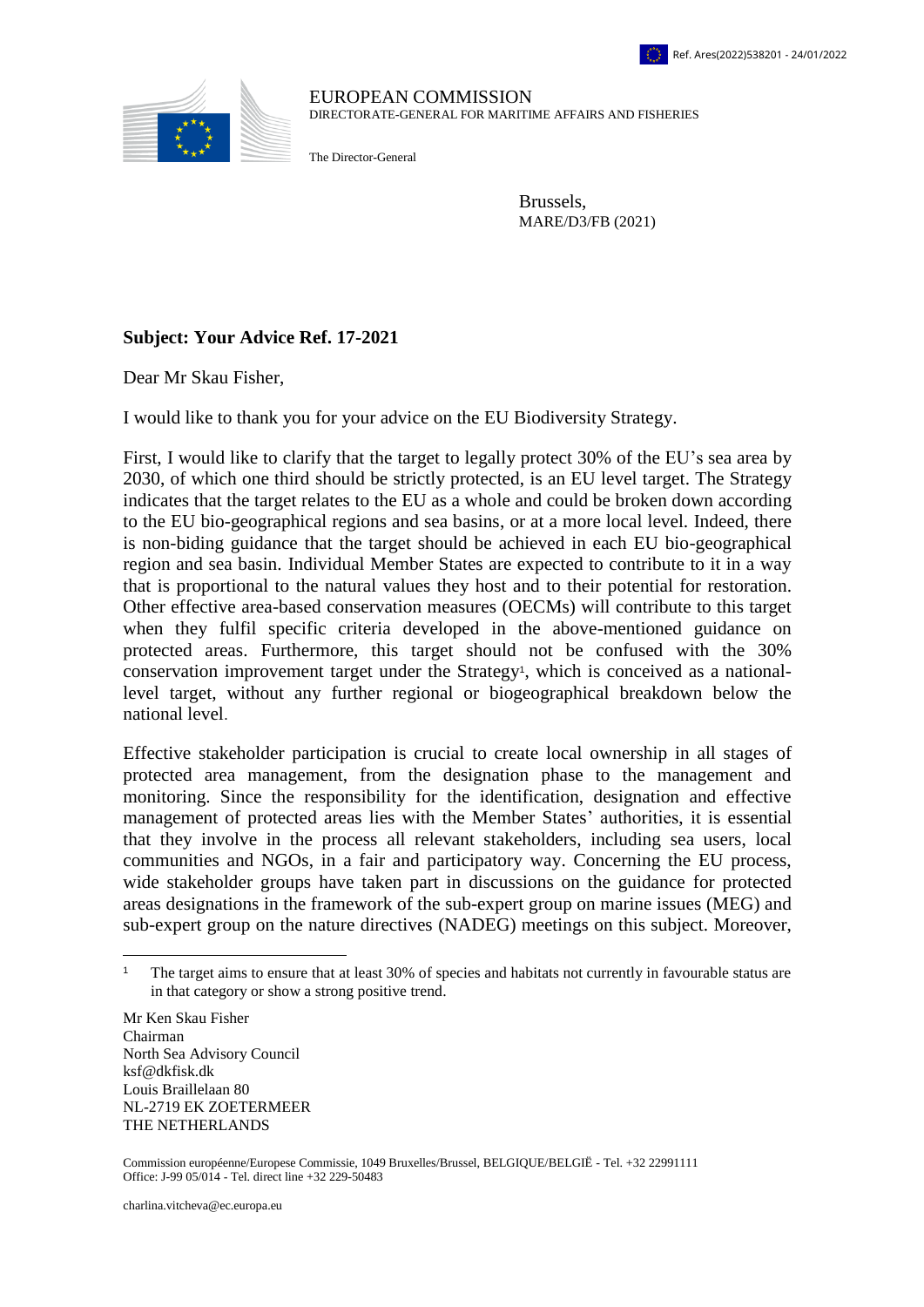the first introductory seminar for the pledge and review process in the marine biogeographical regions took place on 9-10 December 2021 with the participation of Member States and interested stakeholders. Among the latter were members of the Baltic Sea Advisory Council and the Mediterranean Advisory Council.

More generally, when it comes to the conservation of biological aquatic resources and the management of fisheries exploiting them, the Common Fisheries Policy applies, in which the relevant stakeholders in the Advisory Councils play an important role as do the Member States regional fisheries. The Commission takes the recommendations from the ACs into account in the decision-making process.

The effective management of all marine protected areas (MPAs), including Natura 2000 sites, is a high priority for the Commission and one of the key commitments in the EU Biodiversity Strategy for 2030. Still, more efforts are needed to ensure the effective management of protected areas throughout the EU so that they can deliver their conservation objectives as stipulated under EU legislation.

I would like to highlight that the management of MPAs, including the Natura 2000 sites, is a duty of the Member States. Management systems have to include proper monitoring of protected habitats and species as well as the assessment and monitoring of MPAs' management effectiveness. Concerning the legal obligations for management of Natura 2000 sites, the Commission has launched infringement procedures against 14 Member States, whilst it is investigating the level of compliance for several others.

In order to assist Member States in this task and to enable an EU level assessment of the management effectiveness in the future, the Commission has launched a contract at the end of 2020 to define and test a system to assess the management effectiveness of marine Natura 2000 sites and other EU MPAs. A workshop to discuss a draft methodology to assess the management effectiveness took place in October 2021 with the participation of Member States experts and stakeholders.

Furthermore, the Commission has recently launched in parallel three studies on MPAs and fisheries that aim at providing and improving the basic scientific knowledge needed for fisheries-management measures to be established and/or adjusted in existing EU MPAs (North and Baltic Seas, Atlantic EU Western Waters and some outermost regions, Mediterranean and Black Seas). To achieve this aim, the studies will focus on characterising the existing MPAs and the fishing activities that take place within them and in their surrounding areas. Through case studies, the spatial redistribution of fishing activities in response to MPA implementation will be assessed. Overall, the studies will lead to improved knowledge on the integration of fisheries in MPA management and aim to contribute to the long-term sustainability of biological resources.

Concerning the alignment to international targets, notably under the Convention on the Biological Diversity, the Commission considers that we need an ambitious European contribution to achieve the international targets on tackling global biodiversity and climate crisis. The EU is committed to lead by example on environmental protection and sustainable use of natural resources not only within its borders, but also outside. These objectives of the EU Biodiversity strategy for 2030 have been endorsed by the Member States in the Council conclusions adopted in October 2020.

Concerning the optimisation of spatial measures, the Strategy recognises that achieving good environmental status of marine ecosystems, including through strictly protected areas, must involve the restoration of carbon-rich ecosystems as well as important fish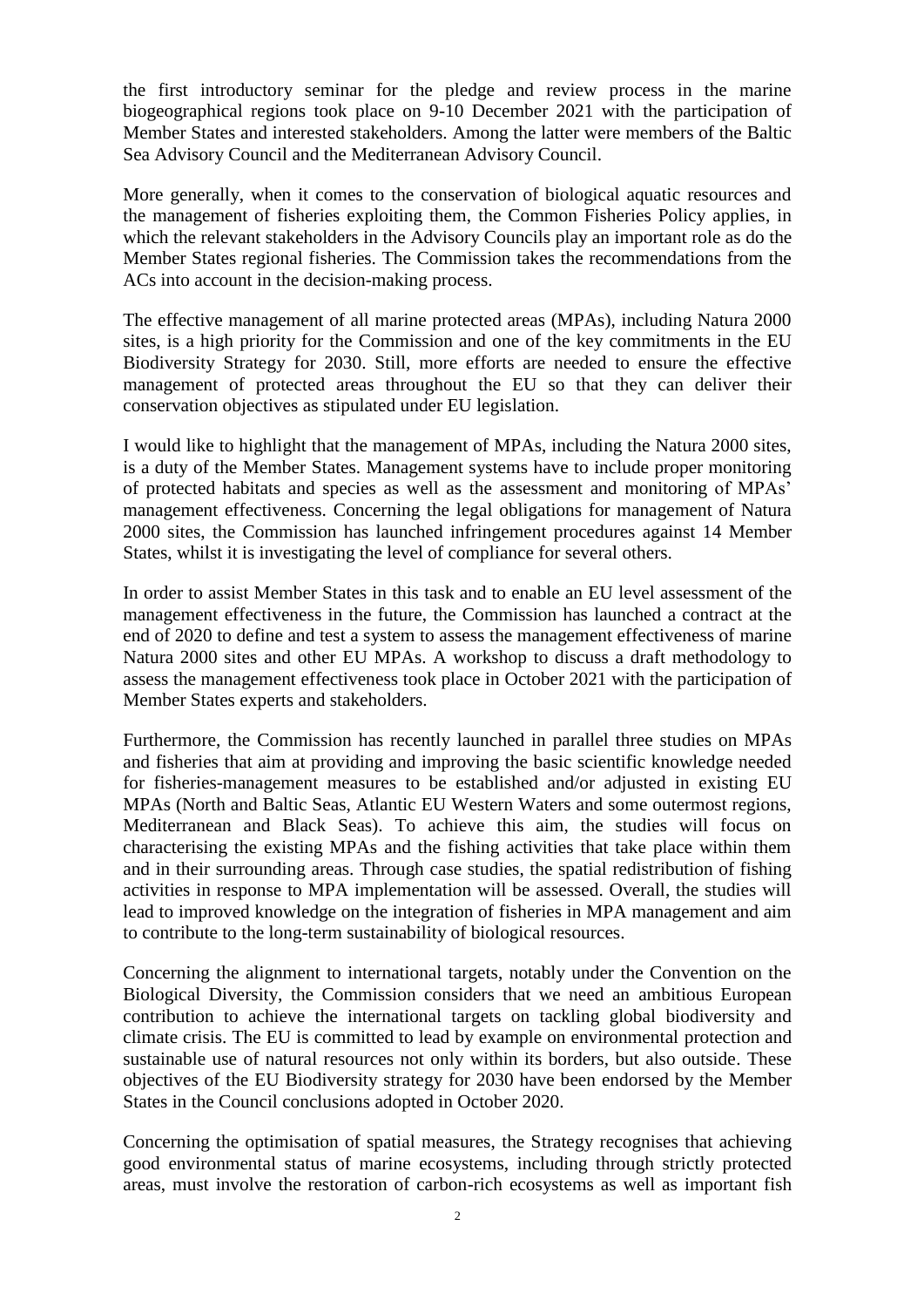spawning and nursery areas. Under the Marine Strategy Framework Directive (MSFD), Member States have to achieve good environmental status (GES), including for seabed integrity, across all of their marine waters. The MSFD requires Member States to set threshold values which define the required quality of seabed habitats and the maximum allowable extent of habitat, which can be lost or in an impacted state. The seabed thresholds are being developed through an MSFD expert group (Technical Group on Seabed). The MSFD experts are committed to propose EU threshold values for seabed integrity in 2022. Subsequently, Member States have to formally report on these values in late 2024 under Article 9 of the MSFD as part of their determination of good environmental status. They then must take measures to reach these levels as part of their marine strategies.

With regard to the upcoming *Action Plan to conserve fisheries resources and protect marine ecosystems*, the aim will be to build bridges between the environmental and fisheries policies as a means to provide a strong contribution to the delivery on the objectives of the Biodiversity Strategy. It will build on the Technical Measures report adopted last September, as well as on the consultation that took place on this topic.

As announced in the Biodiversity Strategy, we will indeed be looking in that frame at how to reconcile the use of bottom-contacting fishing gear with biodiversity goals. Bottom-contacting fishing gear is not the only fishing gear of concern, but we do need to recognize that bottom-contacting gear has in some areas a major impact on seabed ecosystems. For instance, science demonstrates that 90% of seabed disturbance and damage in the North Sea comes from bottom-contacting gear. On the other hand, we are also aware that bottom trawlers form an important part of the European industry, by providing direct employment on-board (24 200 jobs full time equivalents or 25% of EU fleet employment) as well as ancillary employment in fishing communities (total employment amounts to 40 000 jobs). We should not forget also the importance of the EU fisheries sector in terms of food supply and the high standards it follows. We certainly need to ensure a balance between immediate socio-economic challenges and urgent protection of the marine environment. This is why, along the principles of the CFP, the Action Plan will be based on science and focused on the most serious problems. We will not aim at any blanket approach of banning gears. Instead, we will look at how best to protect the seabed and work on the basis of science to see how to balance the decisions.

The Action Plan will form the advance environmental pillar of the report on the CFP that is due by the end of this year and will look at the functioning of the CFP and at how to strengthen its implementation. I would like to invite you to participate in the online consultation that was launched in December on this topic.

Finally, I would like to recall that for the EU Biodiversity Strategy for 2030 to be successful, significant investments are required across all EU Member States. To help unlock the investments needed, private and public funding should be mobilized at national and EU level, including through a range of different programmes within the 2021-2027 long-term EU budget. When it comes to the conservation of biological aquatic resources and the management of fisheries exploiting them, the European Maritime, Fisheries and Aquaculture Fund (EMFAF) will be a key contributor to the European Green Deal and related Biodiversity and Farm to Fork strategies. The EMFAF will continue supporting the transition to low-impact and sustainable fisheries and aquaculture, as well as the protection and restoration of marine biodiversity and ecosystems in order to achieve a good environmental status in the marine environment.